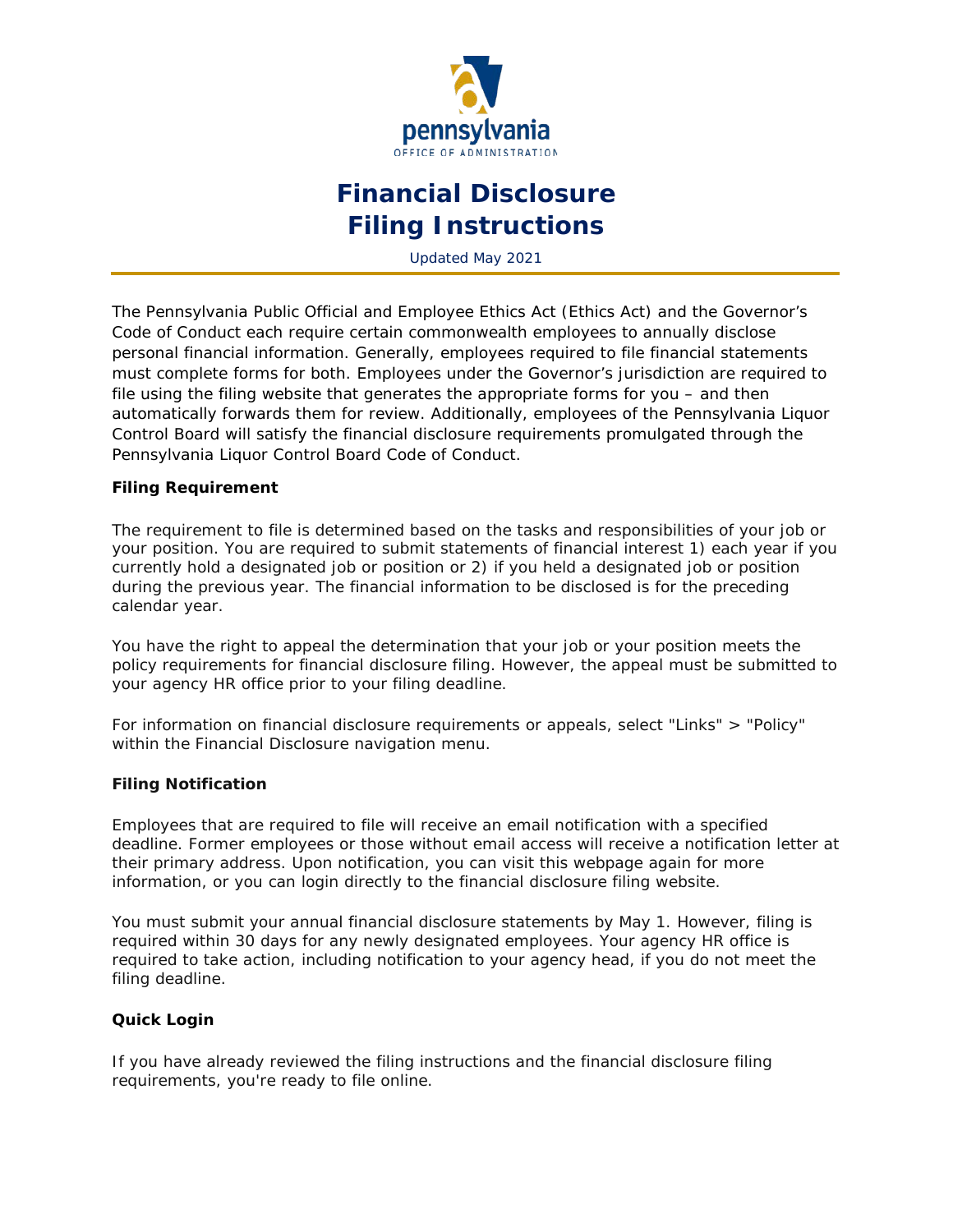## **Current Employees**

Employees with computer access are required to use the online filing website. You are encouraged to enter the filing website by first accessing Employee Self Service (ESS) [\(http://www.myworkplace.state.pa.us\)](http://www.myworkplace.state.pa.us/), then clicking the "Financial Disclosure" link on the left hand side of the ESS homepage under "Personal Information". If you cannot access ESS, you may visit the filing website directly at [https://www.fd.state.pa.us](https://www.fd.state.pa.us/) to submit your disclosure. If you are using a computer that is connected to the commonwealth network, you will automatically be logged into the filing website using any of these options.

If you are accessing the filing website on a computer that is not connected to the commonwealth network, you will be redirected to a separate logon page. On this page, click the "CWOPA users click here" link. You will then be required to login using your CWOPA (Commonwealth of Pennsylvania) username and password. This is the same username and password you use to log into your work computer. However, you must manually type "cwopa\" prior to your user name. For example: cwopa\jdoe

If you do not have a CWOPA username, follow the instructions under "Former Employees" below.

## **Former Employees and Current Employees without CWOPA Accounts**

Former employees and current employees without CWOPA accounts need to use a PALogin account or Keystone Login account in order to log into the filing website.

## **If you have an existing PALogin account:**

You will use that to log in. If you previously created a PaLogin account and forgot your PALogin user ID and/or password, you may retrieve it by selecting this link: [Forgot Password.](https://palogin.state.pa.us/Login/Home/ForgotPassword) If you already have a PALogin user ID and password, go to <https://www.fd.state.pa.us/FD/Instructions.aspx> and click "Continue" button at the bottom of the page. On the next page, click **"USER & MUSER click here"** then enter your PALogin user ID and password. However, you must manually type "user\" prior to your user name. For example: User name: user\jdoe

## **If you do not already have a PALogin account:**

You must create a **Keystone Login** account by selecting this link: [Create Account.](https://keystonelogin.pa.gov/Account/Register) If you previously created a Keystone Login account and you forgot your Keystone Login username and/or password, you may retrieve it by selecting either "Forgot Username" or "Forgot Password" at the bottom of this page: [Forgot Username](https://keystonelogin.pa.gov/Account/ForgotUserName) or [Forgot Password.](https://keystonelogin.pa.gov/Account/ForgotPassword) Once you have created a Keystone Login account, go to <https://www.fd.state.pa.us/FD/Instructions.aspx> and click "Continue" button at the bottom of the page. On the next page, click "Commonwealth of Pennsylvania - Citizen Login" then enter your Keystone Login username and password.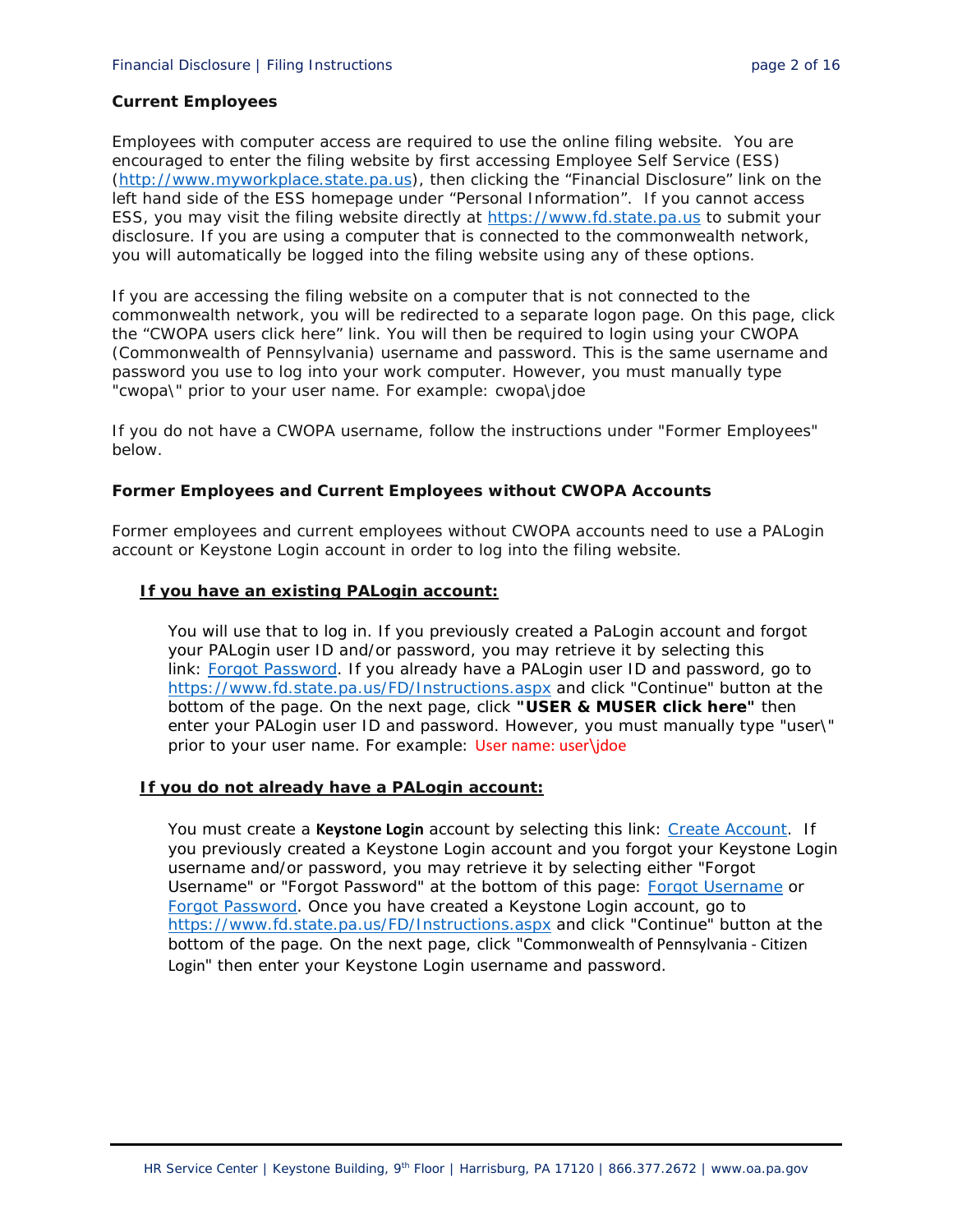# **Contact Information**

## **Agency Financial Disclosure Coordinator**

Your agency HR office has a financial disclosure coordinator who is familiar with both the policies governing the requirement to file and the specific types of information that may need to be reported. Select the "Agency Coordinator List" link for contact information; you can ask your agency's coordinator these types of questions:

- Why must I do this?
- What happens if I don't complete my forms?
- Do I have to disclose my spouse's income?
- Do I need to list all of my individual stocks or just the name of the brokerage firm I use?
- Where do I list [vacation home, second job, self-employment income, etc.]?
- What gifts must I disclose?
- Can I file paper forms?
- How do I appeal my requirement to file?

# **HR Service Center**

The HR Service Center is your primary contact for any technical questions about using the financial disclosure filing website. You can contact the HR Service Center for these types of questions:

- I can't log in, what should I do?
- How do I complete each category?
- How do I submit my completed forms? How do I log out?
- I accidently created an amendment, how do I get rid of it?
- How do I print my forms?
- I forgot to disclose something, what should I do?
- I don't know who my agency financial disclosure coordinator is who should I contact?

#### **HR Service Center\***

Monday-Friday 7:30AM-5PM EST

## **Call: 866.377.2672**

PA Relay: 711 Interpreter services available

*\* Employees of the Office of the Attorney General, Gaming Control Board, Public Utility Commission and other agencies not under the Governor's jurisdiction should contact their local HR office for assistance. Liquor Control Board employees may contact the HR Service Center.*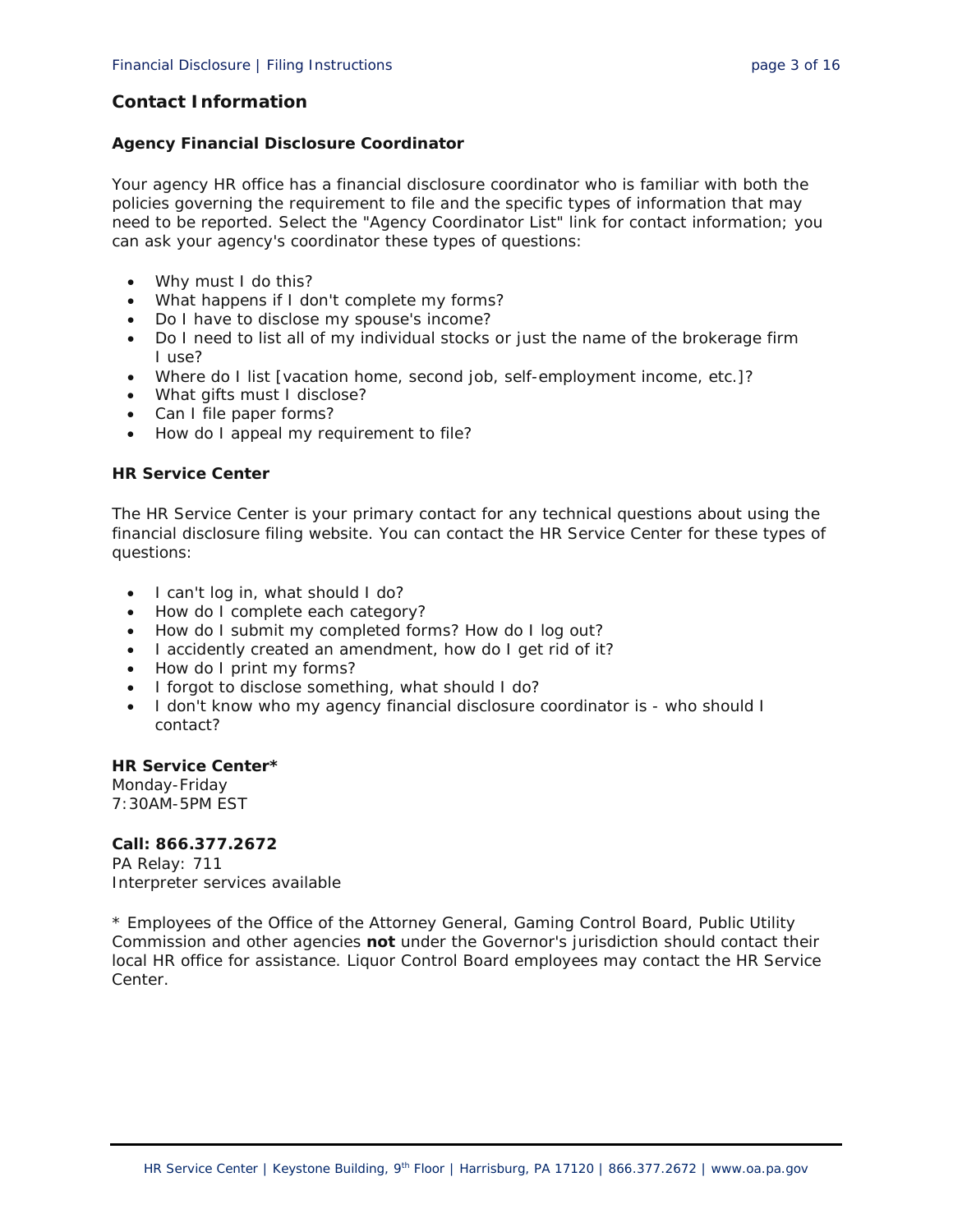## **Paper Forms**

Employees with computer access are required to file financial interest statements electronically. Paper forms are available for your information. If you are a current employee and you do not have computer access, please contact your agency financial disclosure coordinator. Remember, designated current employees are generally required to submit both forms.

Generally, former employees are only required to file the State Ethics Commission financial interest statement the year after leaving commonwealth employment.

[OA Code of Conduct Form](http://www.hrm.oa.pa.gov/Documents/findiscl-code-conduct.pdf) [State Ethics Commission Form](http://www.hrm.oa.pa.gov/Documents/findiscl-ethics.pdf)

## **Past Forms**

If forms are needed for a prior filing period, contact the HR Service Center at 866.377.2672 or your agency financial disclosure coordinator.

## **Financial Disclosure Appeal**

If you disagree with the determination regarding your requirement to file financial disclosure statements, you can appeal this determination by completing and submitting the appeal form to your agency HR office by your filing deadline. Please reference the policy documents page if you have any questions prior to submitting your appeal.

[Financial Disclosure Appeal Form](http://www.hrm.oa.pa.gov/Documents/findiscl-appeal.pdf)

# **Getting Started**

The filing instructions provide detailed information to assist current employees with accessing and utilizing the financial disclosure filing website. If you have technical questions or need assistance with the website, please contact the HR Service Center at 866.377.2672.

# **Current Employees**

Employees with computer access are required to use the online filing website. You are encouraged to enter the filing website by first accessing Employee Self Service (ESS) [\(https://www.myworkplace.pa.gov/\)](https://www.myworkplace.pa.gov/), and then scrolling down to the "Personal" section and clicking the "Financial Disclosure" link/button. If you cannot access ESS, you may visit the filing website directly at [https://www.fd.state.pa.us](https://www.fd.state.pa.us/) to submit your disclosure. If you are using a computer that is connected to the Commonwealth network, you will automatically be logged into the filing website using any of these options. You may occasionally be redirected to a login page similar to the screenshot below. If so, click "CWOPA users click here" to be logged into the filing website.

If you are accessing the filing website on a computer that is not connected to the Commonwealth network, you will be redirected to a separate logon page similar to the screenshot below. On this page, click the "CWOPA users click here" link.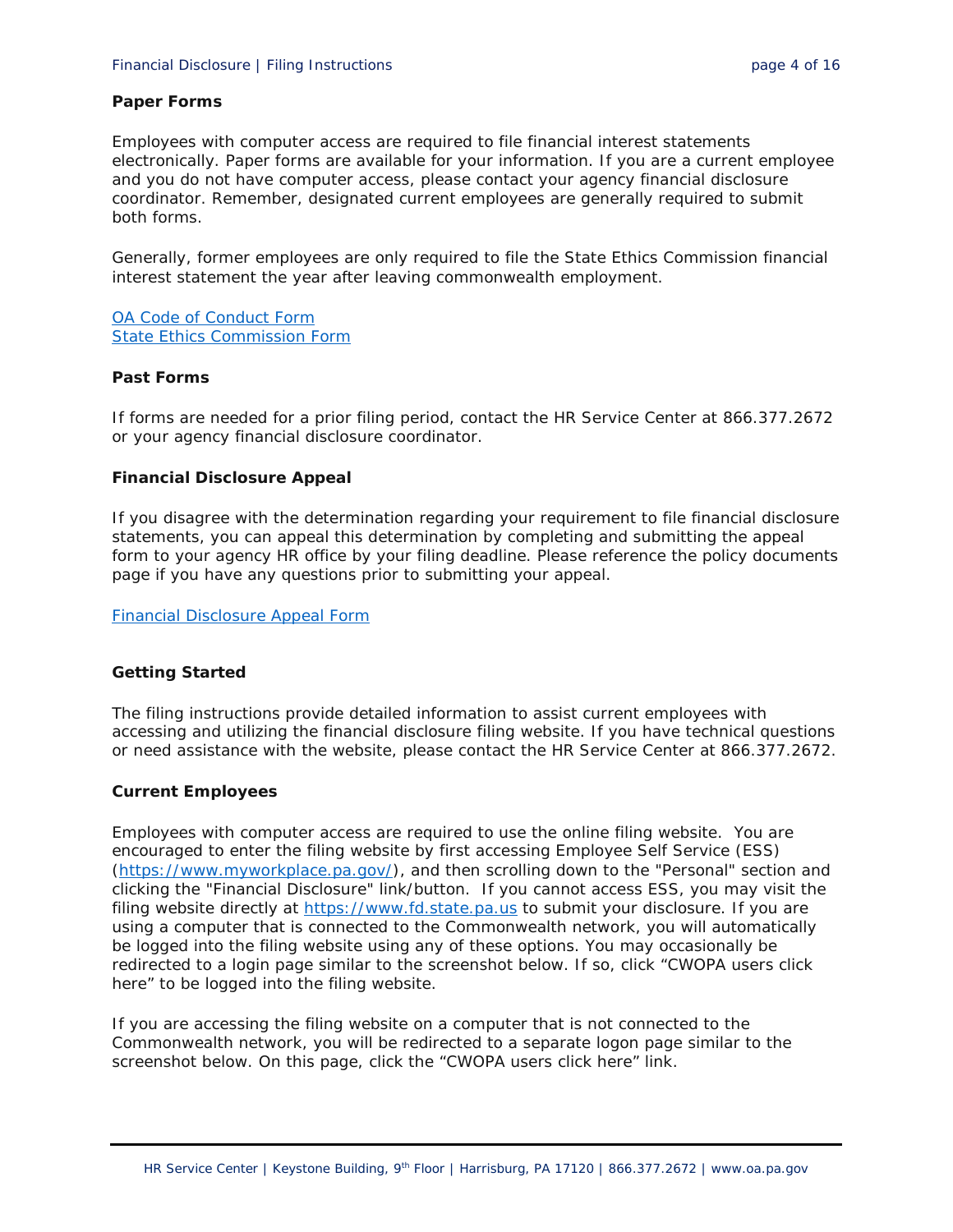

You will then be required to login using your CWOPA (Commonwealth of Pennsylvania) username and password. This is the same username and password you use to log into your work computer. However, you must manually type "cwopa\" prior to your user name. For example: cwopa\jdoe

| COMMONWEALTH of PENNSYLVANIA |                                                                                                                                                                                                                                                                                                                                                                                                                                                                                                                                                                                                                                                                                                                                                                                                                                                                                                                                                                                                                                                                                                         |                  |
|------------------------------|---------------------------------------------------------------------------------------------------------------------------------------------------------------------------------------------------------------------------------------------------------------------------------------------------------------------------------------------------------------------------------------------------------------------------------------------------------------------------------------------------------------------------------------------------------------------------------------------------------------------------------------------------------------------------------------------------------------------------------------------------------------------------------------------------------------------------------------------------------------------------------------------------------------------------------------------------------------------------------------------------------------------------------------------------------------------------------------------------------|------------------|
|                              | Sign in with Commonwealth account<br>CWOPA\Username<br>Password<br>Sign in<br>This is an actively monitored computer system for authorized use only.<br>Unauthorized access is prohibited. By using any Commonwealth IT<br>Resources, including this system, the user acknowledges and agrees to<br>comply with Management Directive 205.34 - Commonwealth of<br>Pennsylvania Information Technology Acceptable Use Policy.<br>Unauthorized or improper use of this system may result in administrative<br>disciplinary action, and/or civil charges or criminal penalties.<br>All activity may be monitored. Authorized users should have no<br>expectation of privacy in any files, data, or records stored on or<br>accessed through IT Resources, nor should they have any expectation<br>of privacy in any electronic communication sent or received via, or<br>stored within, IT Resources. By using IT Resources, the user authorizes<br>access to or auditing and/or monitoring of IT Resources by the<br>Commonwealth.<br>Copyright@ by the Commonwealth of Pennsylvania. All Rights Reserved. |                  |
|                              |                                                                                                                                                                                                                                                                                                                                                                                                                                                                                                                                                                                                                                                                                                                                                                                                                                                                                                                                                                                                                                                                                                         | © 2016 Microsoft |

If you do not have a CWOPA account, follow the instructions under "Former Employees and Current Employees Without a CWOPA Account" below.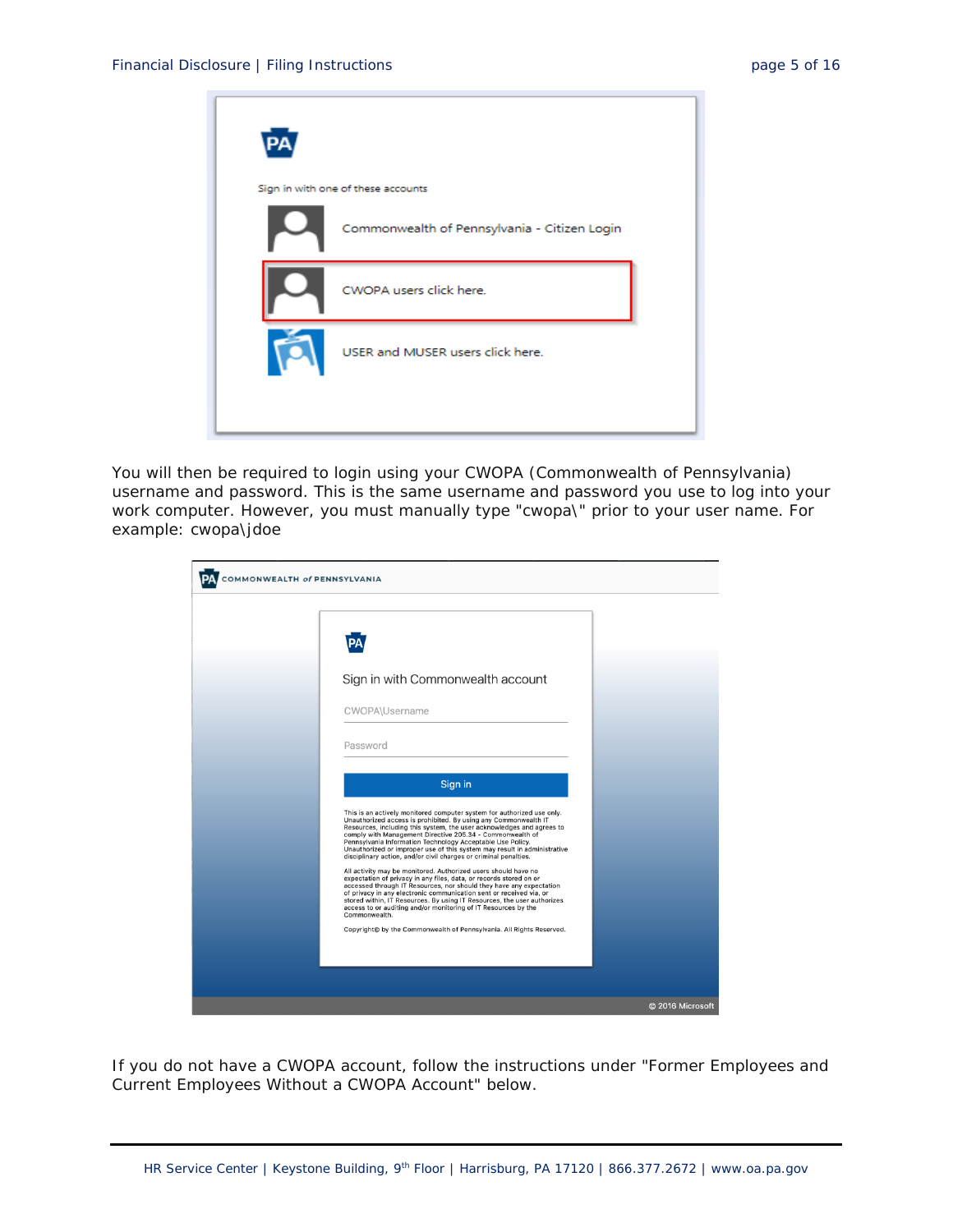# **Former Employees and Current Employees without CWOPA Accounts**

Former employees and current employees without a CWOPA account who are required to file statements of financial interest should go to [https://www.fd.state.pa.us/FD/Instructions.aspx.](https://www.fd.state.pa.us/FD/Instructions.aspx)

#### **If you have an existing PALogin account:**

You will use that to log in. If you previously created a PaLogin account and forgot your PALogin user ID and/or password, you may retrieve it by selecting this link: [Forgot Password.](https://palogin.state.pa.us/Login/Home/ForgotPassword) If you already have a PALogin user ID and password, go to <https://www.fd.state.pa.us/FD/Instructions.aspx> and click "Continue" button at the bottom of the page. On the next page, click **"USER & MUSER click here"**

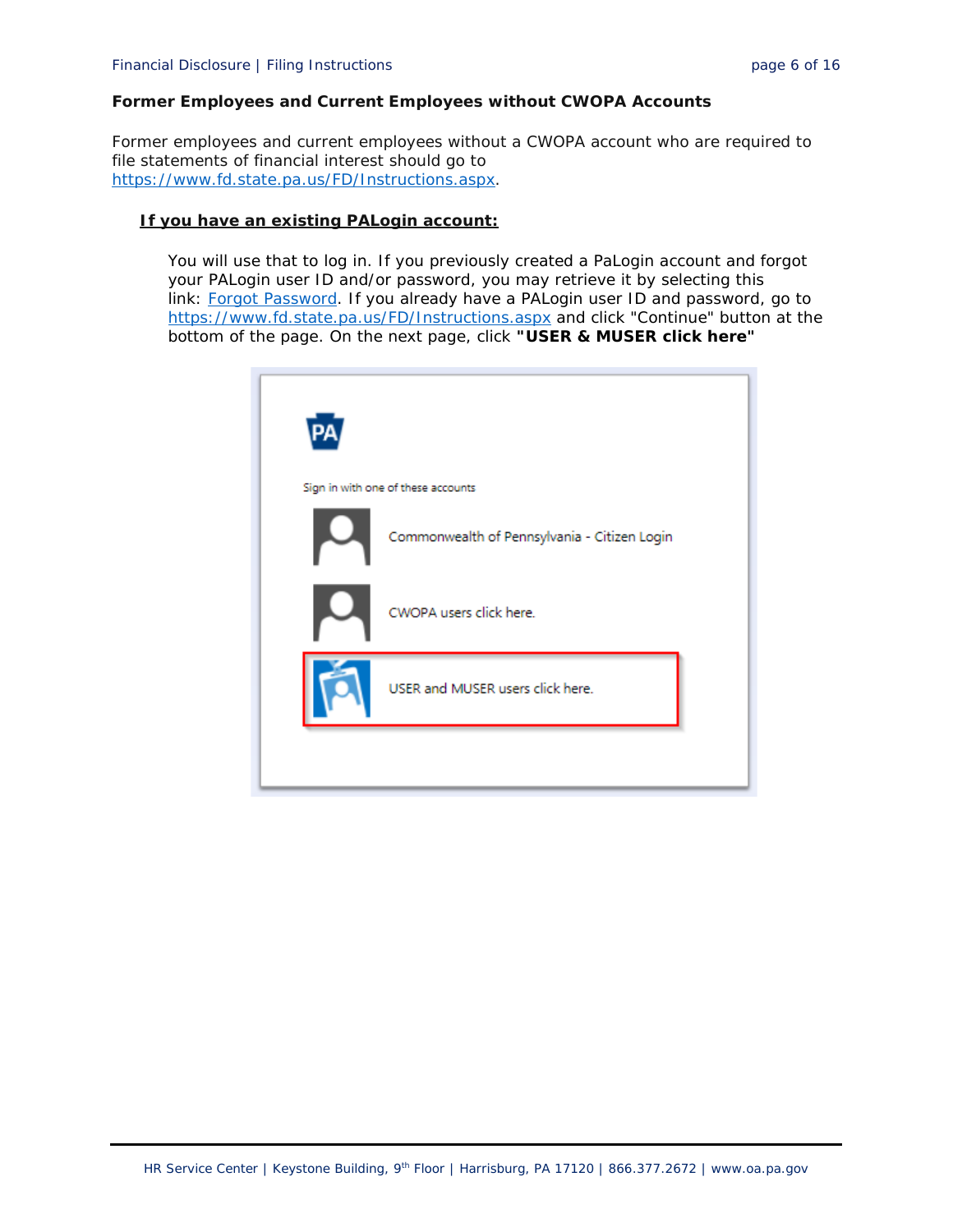Next, enter your PALogin user ID and password. However, you must manually type "user\" prior to your user name. For example: User name: user\jdoe



#### **If you do not already have a PALogin account:**

You must create a **Keystone Login** account by selecting this link: [Create Account.](https://keystonelogin.pa.gov/Account/Register) Keep this login information. Should you need to make corrections to your forms or if your forms are returned for any reason, you will need your login information to access your forms again. If you previously created a Keystone Login account and you forgot your Keystone Login username and/or password, you may retrieve it by selecting either "[Forgot](https://keystonelogin.pa.gov/Account/ForgotUserName) Username" or "Forgot Password" at the bottom of this page: Forgot [Username](https://keystonelogin.pa.gov/Account/ForgotUserName) or [Forgot Password.](https://keystonelogin.pa.gov/Account/ForgotPassword) Once you have created a Keystone Login account, go to<https://www.fd.state.pa.us/FD/Instructions.aspx> and click "Continue" button at the bottom of the page. On the next page, click "Commonwealth of Pennsylvania - Citizen Login."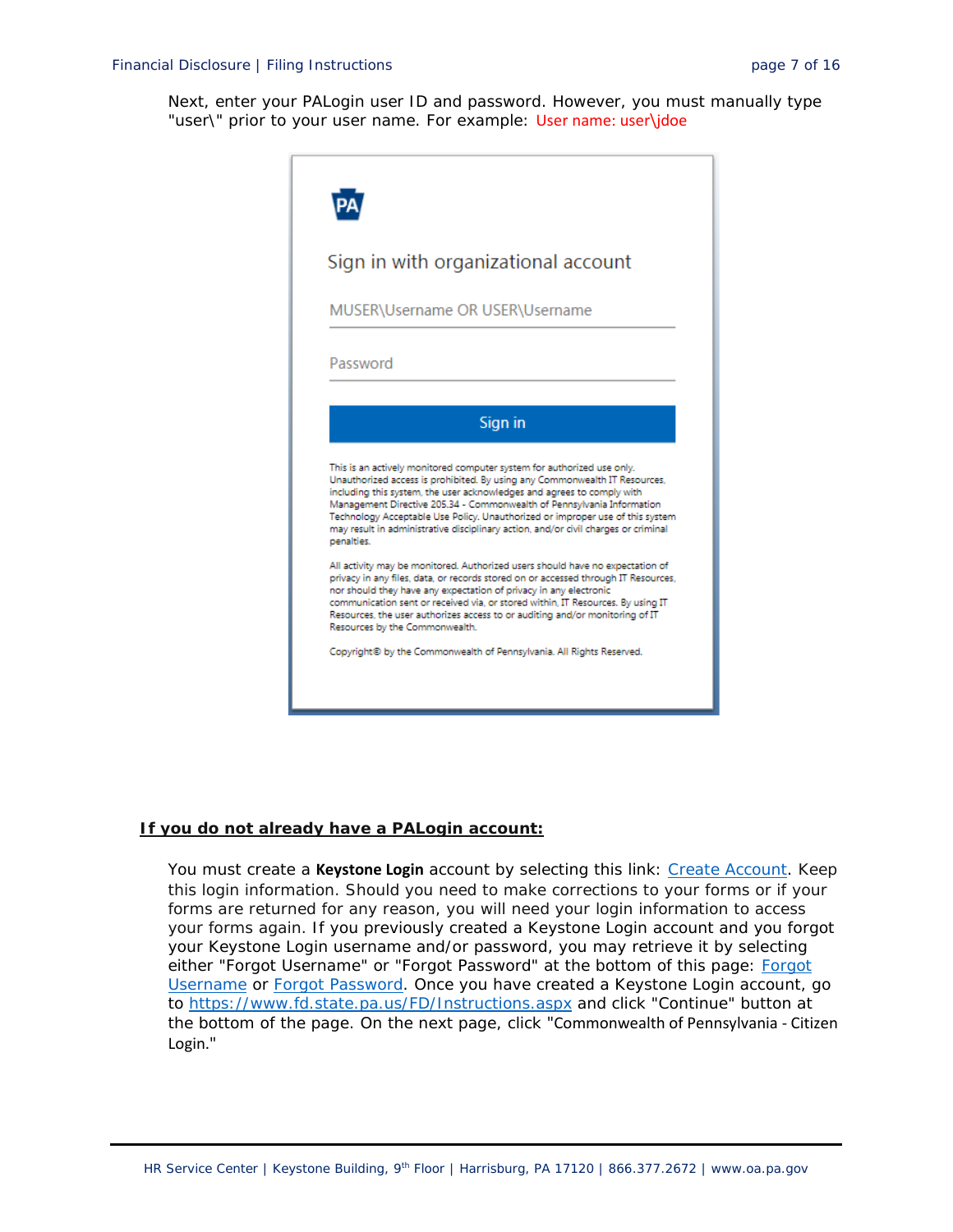

Next, enter your Keystone Login username and password.

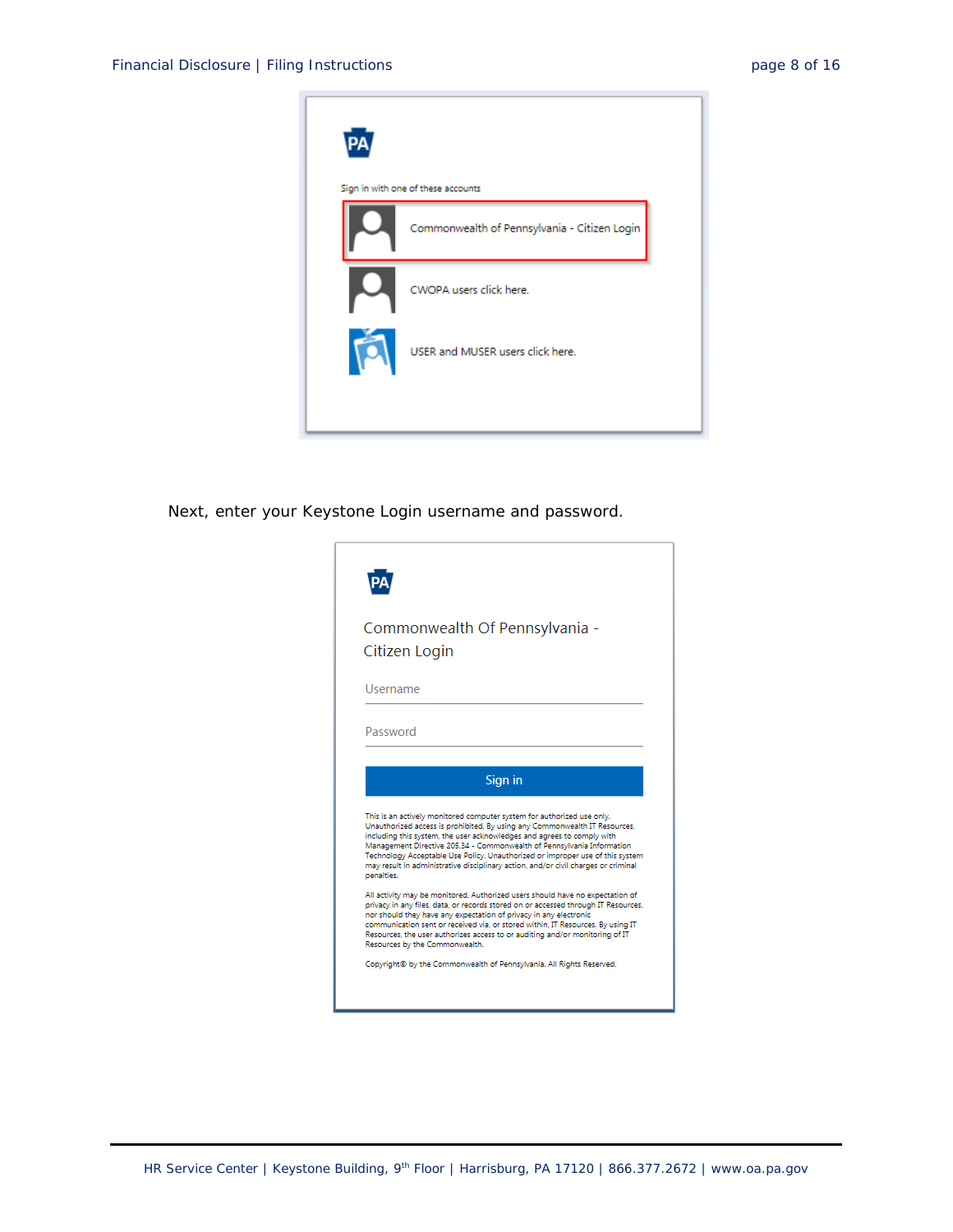## **Navigation**

After your login is complete, you will be directed to the home page. You can select "Continue" or "My Forms" to open the My Forms page.

If presented with the authentication screen below, enter the information requested to link your login with your records within the filing website. Information must be entered in the formats shown to the right of each entry field. For example, personnel number must be entered as 8-digits (00123456); therefore you must add zeros to the left of your 5 or 6 digit personnel number to make it 8 digits in length. When completed, select the "Search" button at the bottom of the screen and you will be directed to the My Forms page.

| pennsylvania <sup>n</sup>                                                  | pennsylvania<br><b>DFFICE OF ADMINISTRATION</b>                             | ч<br>1997<br>human resources                                                                                                                                                                                                                                                 |
|----------------------------------------------------------------------------|-----------------------------------------------------------------------------|------------------------------------------------------------------------------------------------------------------------------------------------------------------------------------------------------------------------------------------------------------------------------|
|                                                                            |                                                                             | financial disclosure                                                                                                                                                                                                                                                         |
|                                                                            |                                                                             |                                                                                                                                                                                                                                                                              |
| $=$ Home<br>FAQ<br>Filing Instructions<br>$=$ Forms<br>My Forms<br>Log off | Search Criteria<br>Personnel #: "<br>Date of Birth:<br>Zip Code:<br>Agency: | Please enter your Commonwealth personnel number, your date of birth, the zip code for your home address at the time you were last<br>employed by the Commonwealth, and the Commonwealth Agency at which you were last employed.<br>(00123466)<br>(MMOD/YYYYY<br>(99999)<br>Y |
|                                                                            |                                                                             | Search<br>Office of Administration   Privacy Policy   Security Policy                                                                                                                                                                                                        |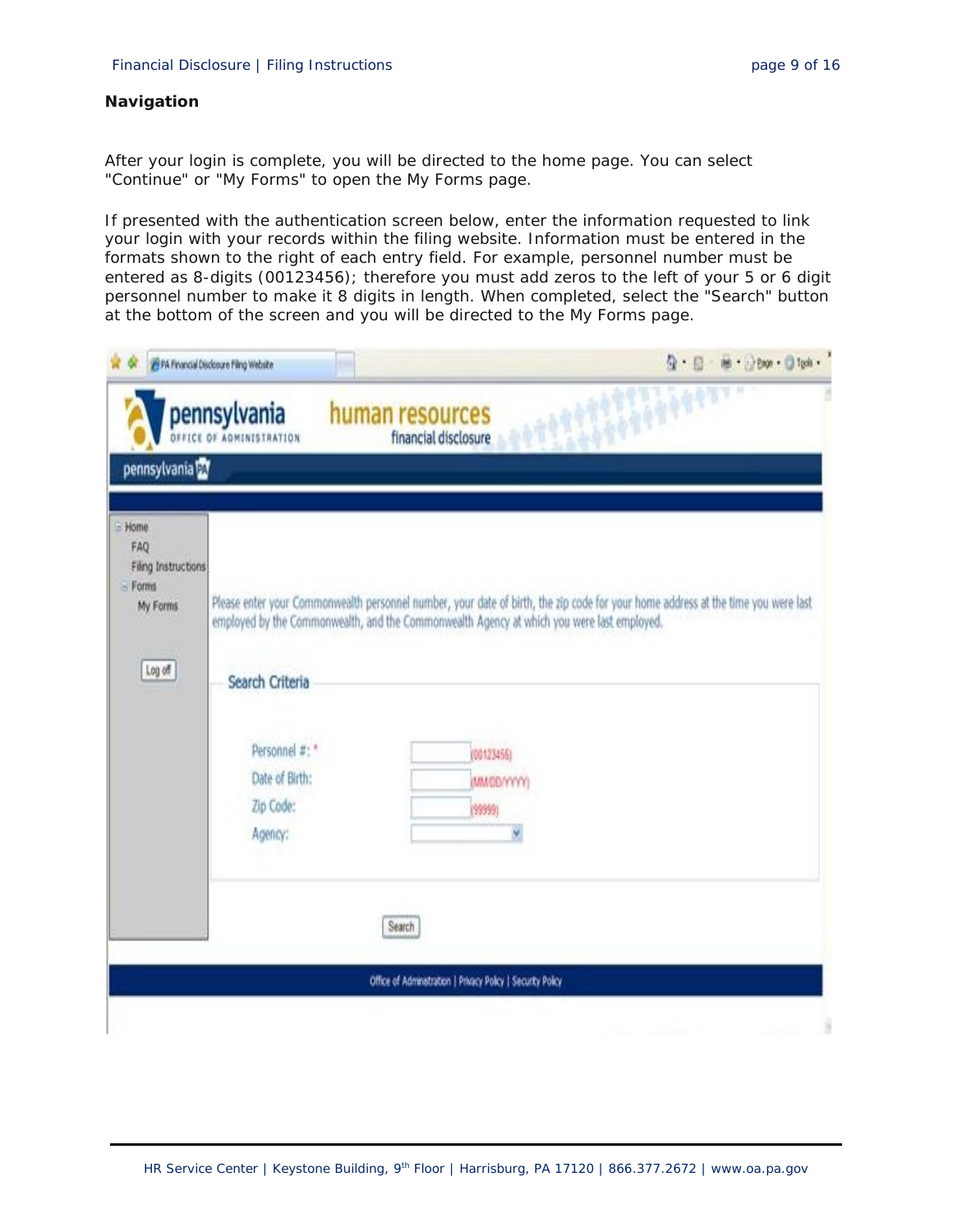#### Financial Disclosure | Filing Instructions **page 10 of 16** page 10 of 16

As you navigate the site, the left-hand menu provides links back to the home page and to the financial disclosure frequently asked questions by selecting the "FAQ" link. You can use the "My Forms" menu item to return to the forms list at any time.

You also will have access to the "Attach Supporting Documents" menu item while you are on the Statement of Financial Interest page. Select this link to provide copies of any required documents as noted in the site or as requested by your agency financial disclosure reviewer.

As you enter information into the Statement of Financial Interest page, remember to **apply your changes** and save your work before closing each category. Prior to submitting your forms, you can leave the site or re-open the categories as often as needed to accurately complete your statements. Once you are satisfied with your completed statements, you will select the "Submit" button at the bottom of the page.

#### **Entering Data**

#### **My Forms**

The My Forms page lists your financial interest statements, including statements filed for previous years. You will notice the column titled "Filing Period" that defines the financial disclosure filing year. Keep in mind that forms are always filed for the **previous** calendar year.

To begin, select the "Edit" button in the row for the calendar year you would like to complete. To log out at any time, select the "Log-out" button on the left.

|                                                                       | pennsylvania<br>OFFICE OF ADMINISTRATION                                                                              |                         | human resources<br>financial disclosure |                       |                                          |                                           |  |
|-----------------------------------------------------------------------|-----------------------------------------------------------------------------------------------------------------------|-------------------------|-----------------------------------------|-----------------------|------------------------------------------|-------------------------------------------|--|
| pennsylvania <sup>py</sup>                                            |                                                                                                                       |                         |                                         |                       |                                          |                                           |  |
| ⊟ Home<br><b>FAQ</b><br>Filing Instructions<br>$E$ -Forms<br>My Forms | Select the Edit button for the appropriate filing period to complete or update your statements of financial interest. |                         |                                         | My Forms              |                                          |                                           |  |
| Log off                                                               | <b>User</b>                                                                                                           | <b>Filing</b><br>Period | <b>Status</b>                           | <b>Status Message</b> | <b>Submit Date</b>                       |                                           |  |
|                                                                       | Name:<br>Employee Num:                                                                                                | 2011                    | Pending                                 |                       |                                          | Edit                                      |  |
|                                                                       | Name:<br>Employee Num:                                                                                                | 2010                    | Amendment                               |                       | Select "Edit" to begin<br>your financial | Edit<br>Delete Amendment                  |  |
|                                                                       | Name:<br>Employee Num:                                                                                                | 2010                    | If your forms are<br>returned, comments |                       | disclosure filing.                       | <b>View Conduct</b><br><b>View Ethics</b> |  |
|                                                                       |                                                                                                                       | 2010                    | will appear in the                      |                       | 6/30/2011<br>3:26:46 PM                  | <b>View Conduct</b>                       |  |

#### *My Forms Page*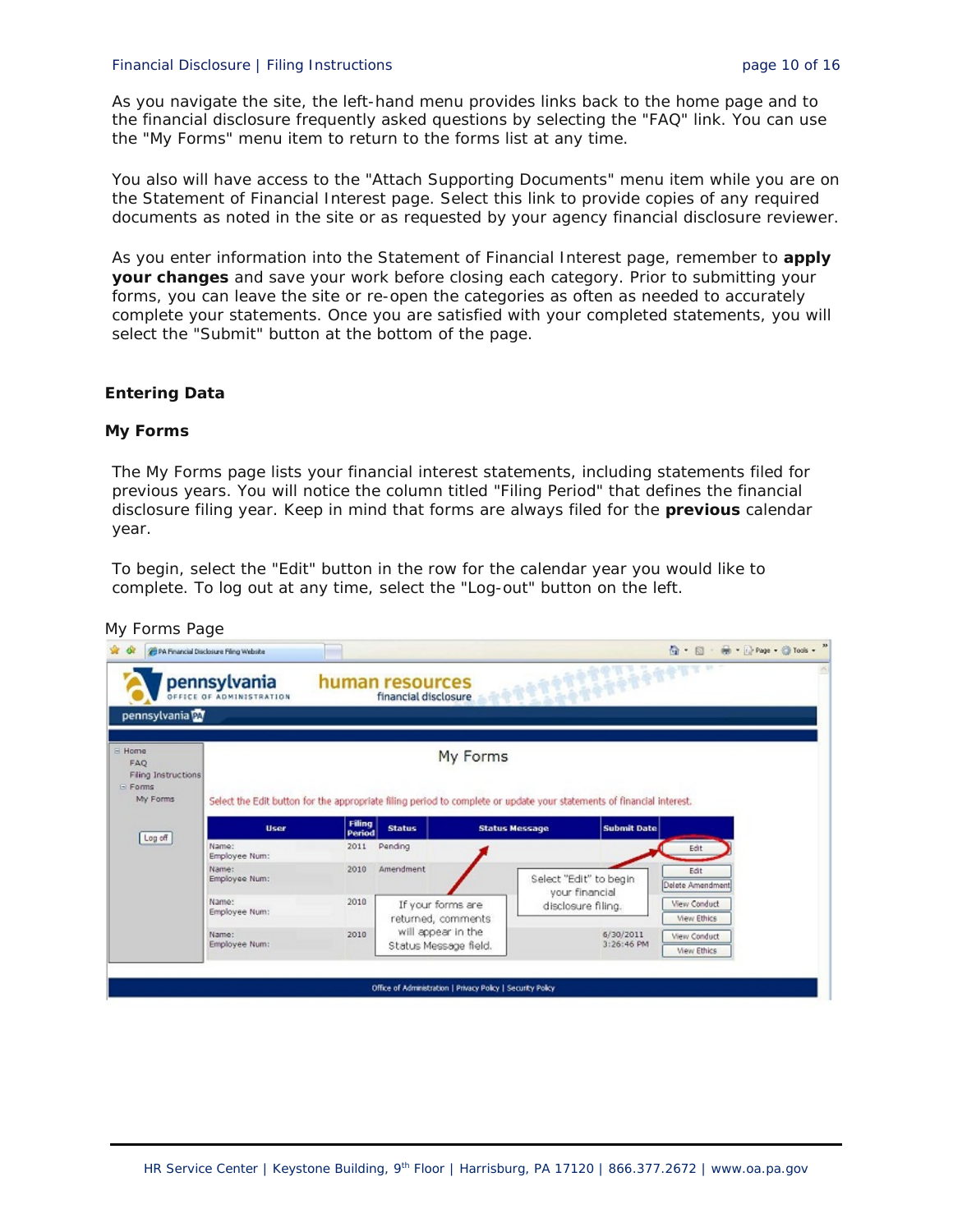#### Financial Disclosure | Filing Instructions **page 11 of 16** and page 11 of 16

The My Forms page allows you to view the status of your forms:

- **Pending** your forms have not yet been submitted.
- **Completed** your forms have been reviewed by your agency's HR and legal offices.
- **Submitted** your forms have been submitted by you and are awaiting review by your agency's HR and/or legal office.
- **Returned** your forms have been returned to you for additional information. See the "Status Message" field for specific information/direction. Questions should be directed to your agency financial disclosure coordinator unless otherwise noted in the comments.
- **Amendment** the "Amend" button was selected to create an amendment. However, the amendment has not yet been submitted.
- **Amended** an amendment was submitted. Submitting an amendment changes the status of your original form for the same filing period to "Amended."

Options on the My Forms page include:

- **Edit** used to update and submit forms.
- **View Conduct** available once you submit your forms. It allows you to view and/or print your submitted Governor's Code of Conduct forms.
- **View Ethics** available once you submit your forms. It allows you to view and/or print your submitted Ethics Act forms.
- **Amend** used to change or amend a statement that has already been submitted.
- **Delete Amendment** after selecting the Amend option, you have the ability to delete the amendment if it was selected in error.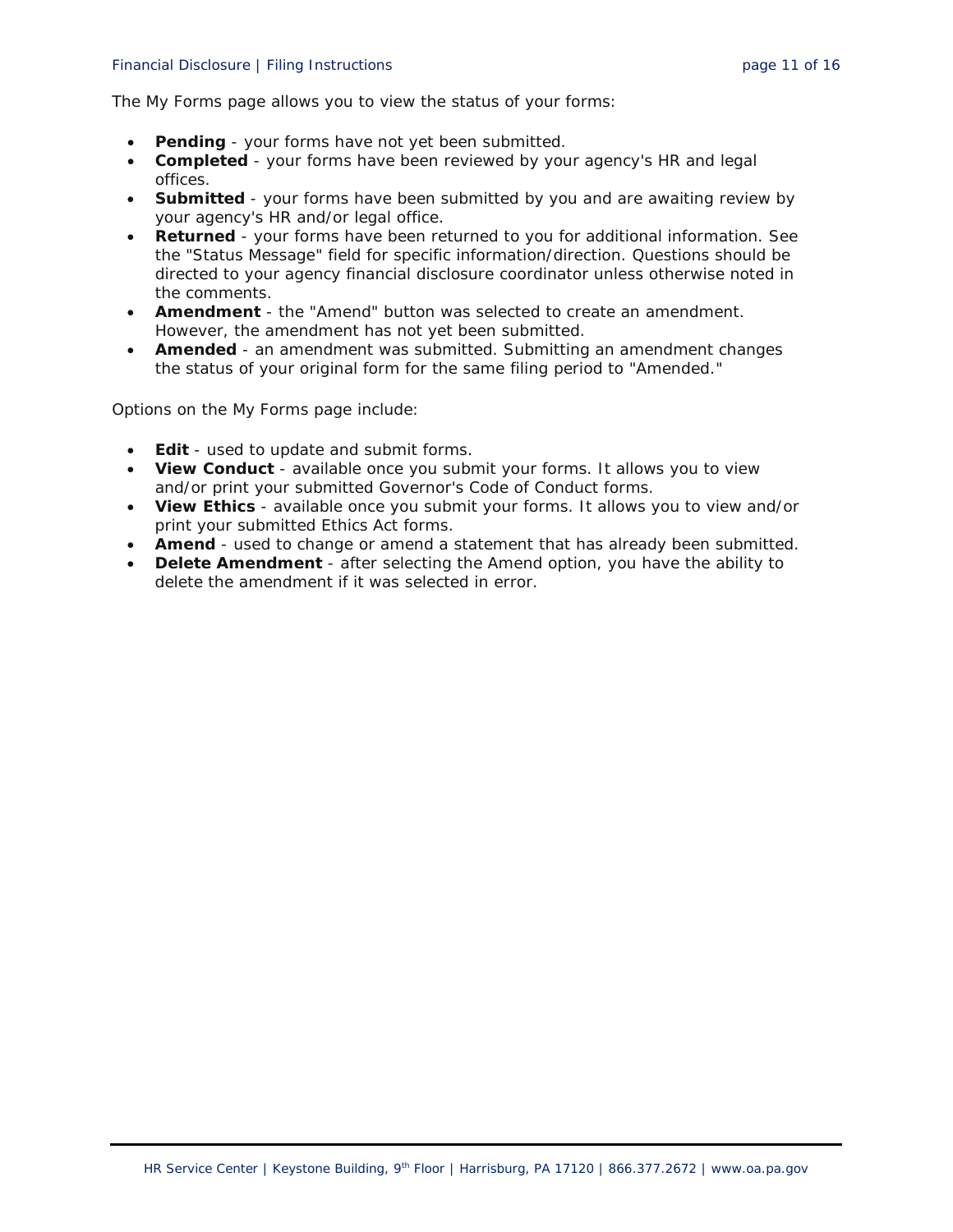#### **Input Screens**

As you begin your financial disclosure online filing, you'll be working from the Statement of Financial Interest page, which provides hyperlinks to each category required to complete the Governor's Code of Conduct and/or Ethics Act forms.

*Statement of Financial Interest Page*



Each category must be opened and completed before you will be able to submit your form(s), even if you don't have any information to provide. Simply select each of the category hyperlinks to add, view and/or change the personal financial data requested within each category. In some cases, data from previous years may be pre-populated. If the information listed is no longer applicable, select the "Remove" button to delete the entire entry or use the "Edit" button to correct the entry. When using the "Edit" feature you must select the "Update" button to retain your corrections.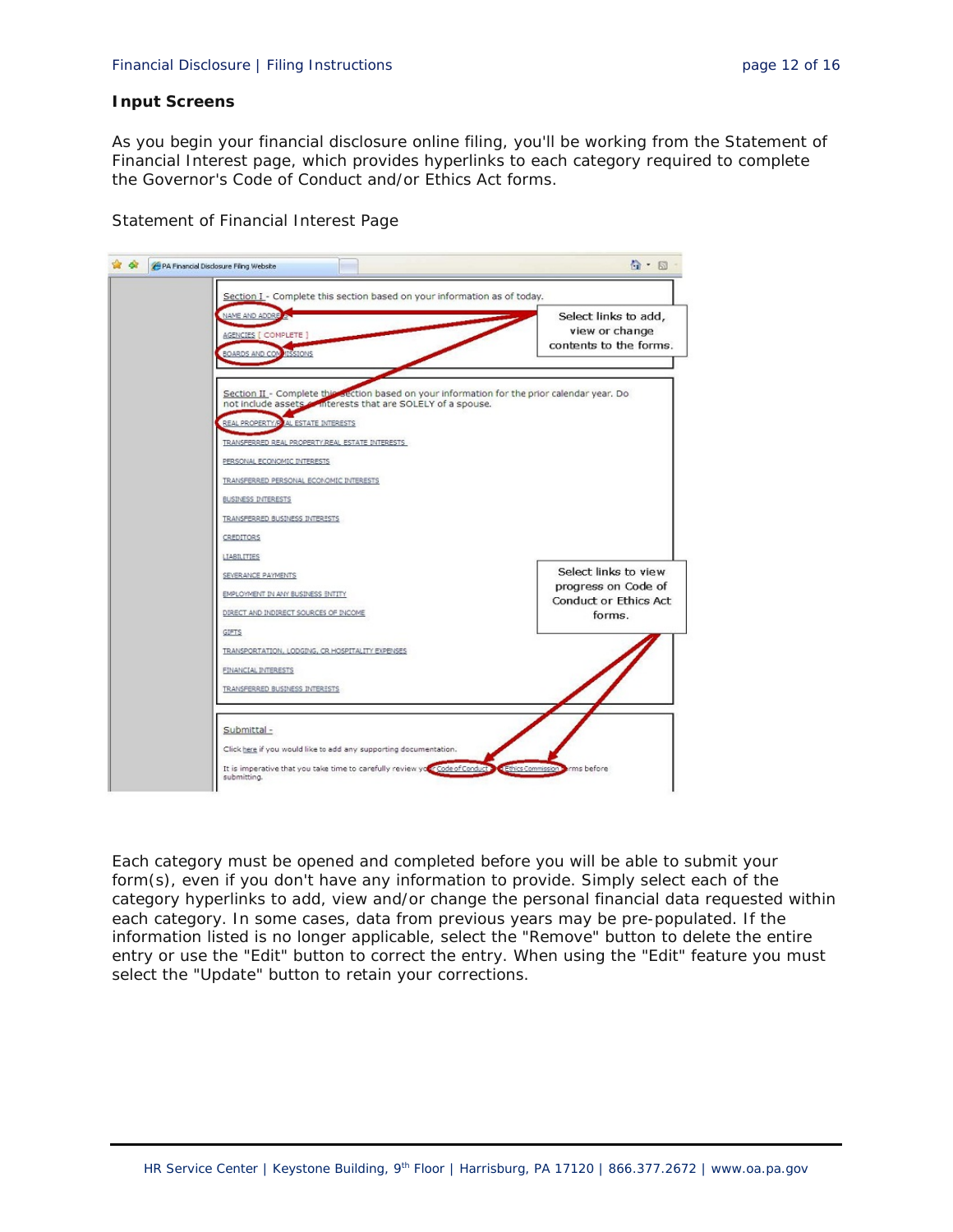#### *Data Entry Pages*

|                                                                                                                                 |                      |                                                                                                                                                                                                                                                                                                                                             |                                                                         |                                                           | 1. Select this box if the required<br>information in this category<br>does not apply to you.                                                                                                                                                                                                               | <b>Save and Close</b>                                |
|---------------------------------------------------------------------------------------------------------------------------------|----------------------|---------------------------------------------------------------------------------------------------------------------------------------------------------------------------------------------------------------------------------------------------------------------------------------------------------------------------------------------|-------------------------------------------------------------------------|-----------------------------------------------------------|------------------------------------------------------------------------------------------------------------------------------------------------------------------------------------------------------------------------------------------------------------------------------------------------------------|------------------------------------------------------|
|                                                                                                                                 |                      |                                                                                                                                                                                                                                                                                                                                             | Real Property/Real Estate Interests                                     |                                                           |                                                                                                                                                                                                                                                                                                            |                                                      |
|                                                                                                                                 |                      |                                                                                                                                                                                                                                                                                                                                             | This information is relevant to both statements of Financial Interests. |                                                           |                                                                                                                                                                                                                                                                                                            |                                                      |
| 2. Enter data in each field as<br>required. You must select<br>"Add" before saving or your<br>information will not be<br>saved! |                      | al residence unless residence was involved in condemnation proceedings.<br>nvolved in transactions with the Commonwealth or any other governmental body within the Componwealth.<br>ble below. When finished save your data by clicking the Save button.<br>If you have no interests to report, you must declare so by checking this buy. E |                                                                         |                                                           | jerty interests including revenue producing leased facilities and interests in gas, oil, coal or other miner revally producing interest held during the<br>jons (leasing, purchasing, or condemnation proceedings of real estate interest) with the Commonwellth or any other governmental body within the |                                                      |
| Description                                                                                                                     | <b>Address</b>       | <b>Nature of Interest</b>                                                                                                                                                                                                                                                                                                                   | <b>Date Acquired</b>                                                    | <b>Rane/Address from whom acquired</b>                    | <b>Hamer of acquisition</b>                                                                                                                                                                                                                                                                                | <b>Transactions</b><br>with<br>governmental<br>body? |
| Shopping Hall<br>123 Oakhunt Blvd.                                                                                              | Harrisburg, PA 17999 | Owner                                                                                                                                                                                                                                                                                                                                       | 01/07/2008                                                              | <b>Jana Doe</b><br>567 Hanor Ave.<br>Harrisburg, PA 17999 | Purchase                                                                                                                                                                                                                                                                                                   | O'Ves<br>Ass<br>$@$ No                               |
|                                                                                                                                 |                      |                                                                                                                                                                                                                                                                                                                                             | Save                                                                    |                                                           | 3. Select "Save" or<br>"Save and Close" to<br>complete the category.                                                                                                                                                                                                                                       |                                                      |

- 1. If the information requested on the data input screen is not applicable to you, check the box indicating you have no interests to report.
- 2. To add a new line, enter the required data in the empty fields and select the "Add" button. You will be prompted to select "Add" prior to saving the screen.
- 3. If changes are needed to data already contained on the category input page:
	- a. Select the "Edit" or "Remove" button on the right that corresponds to the action you want to perform.
	- b. When using the edit feature, correct the data in the required field(s) and select the "Update" button to complete the edit.
- 4. Select "Save and Close" to exit the completed input screen and continue on to the next category.

**Note:** The "Save and Close" button will not operate if you have added data AND have selected the checkbox declaring you have no interests to report. In order to complete the category, either remove the checkbox or remove the detailed information, whichever is applicable.

Continue through each category hyperlink until all categories are marked **[ COMPLETE ]**.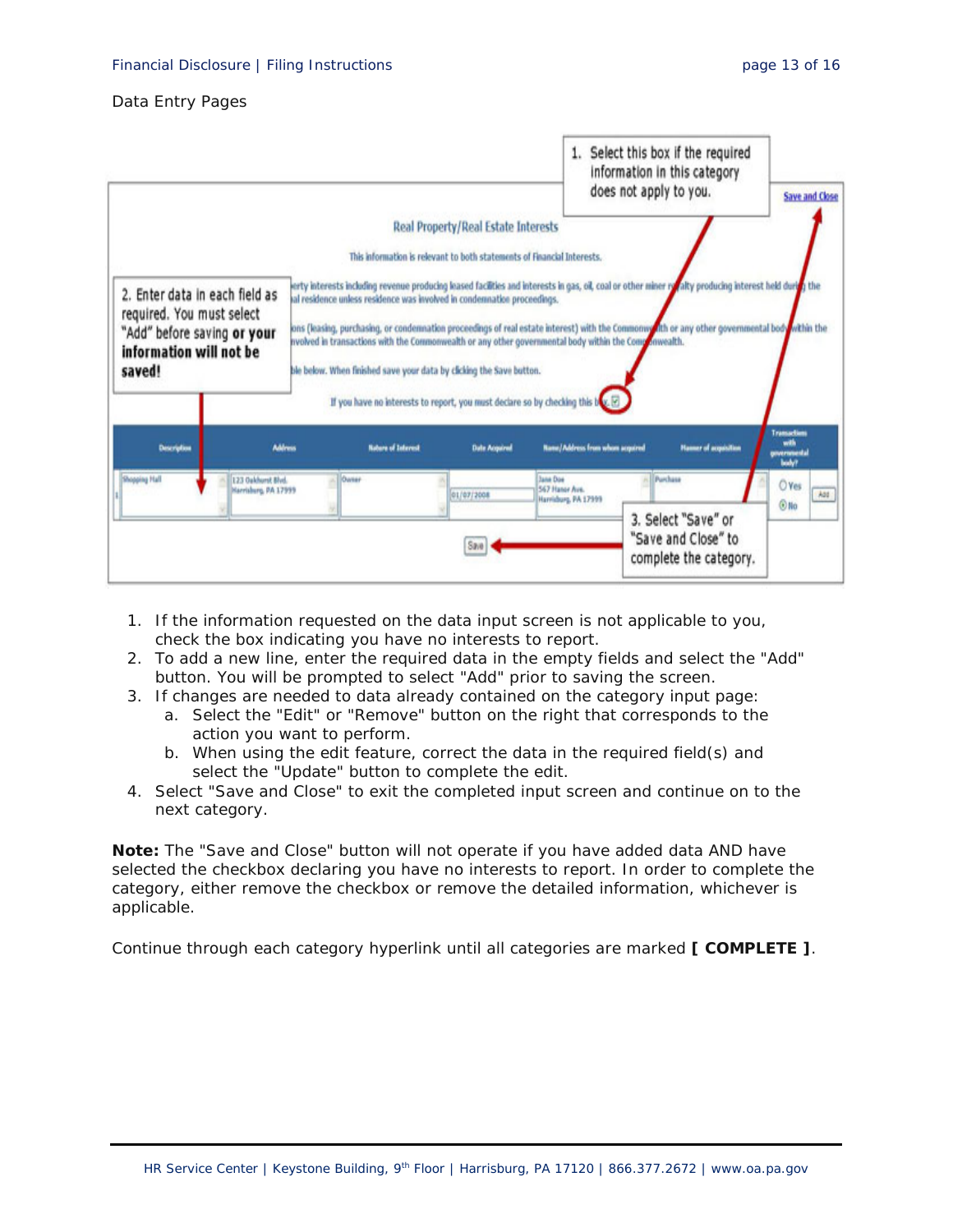#### **Final Steps**

#### **Check for Accuracy**

You can view your progress on either form by selecting the "Code of Conduct" or "Ethics" links at the bottom of the Statement of Financial Interest page. Select the links to review the documents for accuracy and completeness before you submit your forms.

Prior to submission (even if the record has been saved and is marked complete), if a form needs to be edited, you can do so by selecting the appropriate category and making the necessary changes. You cannot make corrections to the original statements after the forms have been submitted.

#### **Submission**

Once all sections are complete and accurate, select the "Submit" button. If the "Submit" button is grayed out or not active, review each category to ensure each one is marked "Complete." Your statements are not filed until you have submitted them. If your filing deadline passes before you submit your financial interest statements, you will be considered non-compliant.

After submission, you will be returned to the My Forms page. All forms are automatically routed to the appropriate staff. **Changes cannot be made to your submitted forms**. However, if you need to make changes or corrections, the "Amend" feature can be used to submit amended forms.

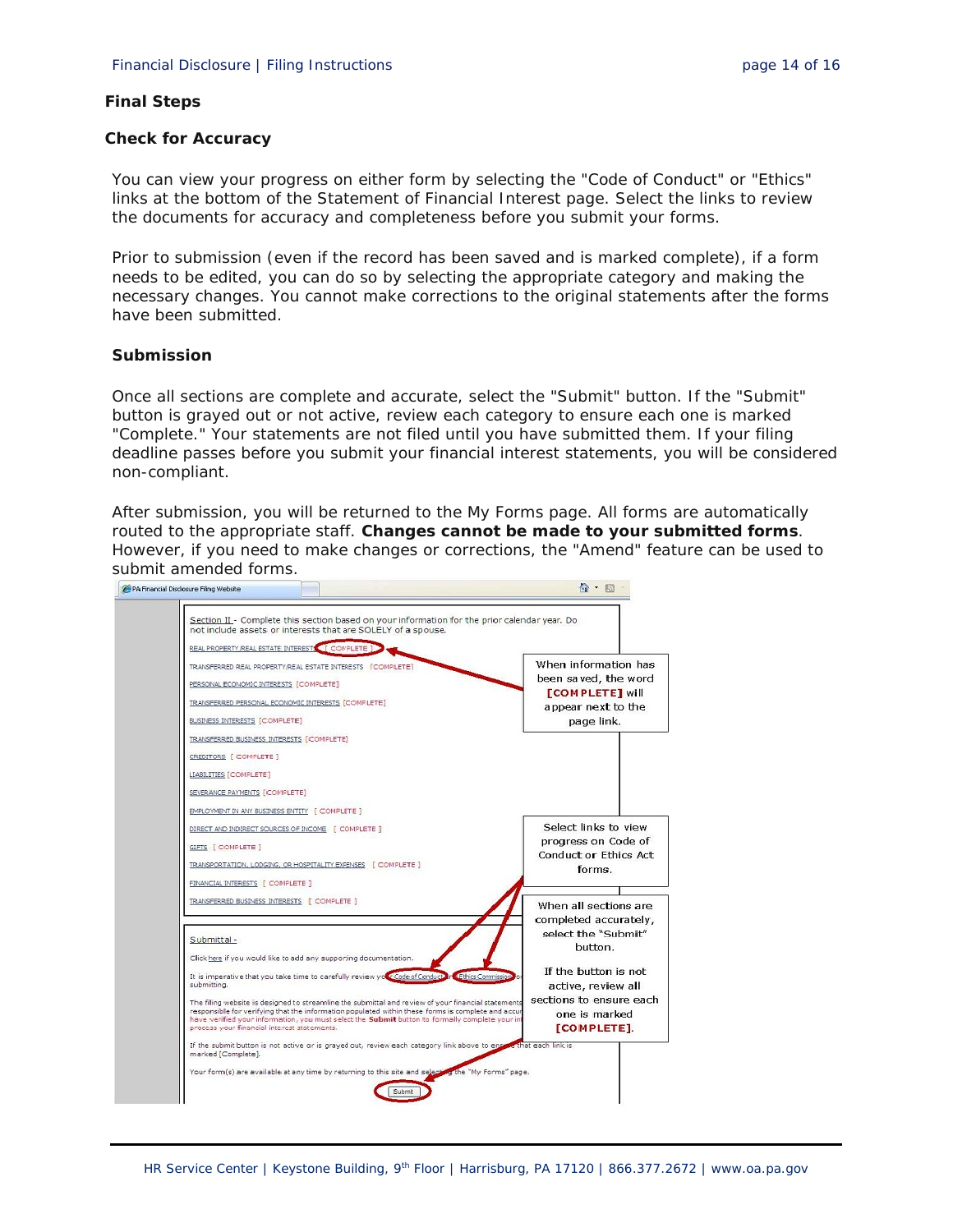# **View/Save/Print Your Forms**

You may view, print and/or save a copy of your Governor's Code of Conduct and/or Ethics Act forms for your records at any time.

- Prior to submitting your forms, use the links at the bottom of the Statement of Financial Interests page to view each form.
- Following your submission, go to the My Forms page and select the "View Conduct" or "View Ethics" button on the right for the appropriate filing period.

Once each form opens, select the "View/Save as PDF" link at the top left side of the page and perform a File > Save As or a File > Print.



*Open Your Submitted Forms*

# **Returned Forms**

As your forms are reviewed, your agency financial disclosure coordinator or legal reviewer may return your forms to request that you correct data or provide additional information. If you are notified that your forms have been returned, open the My Forms page and select the "Edit" button for the appropriate filing period. Comments regarding your returned form will be visible in the "Status Message" field.